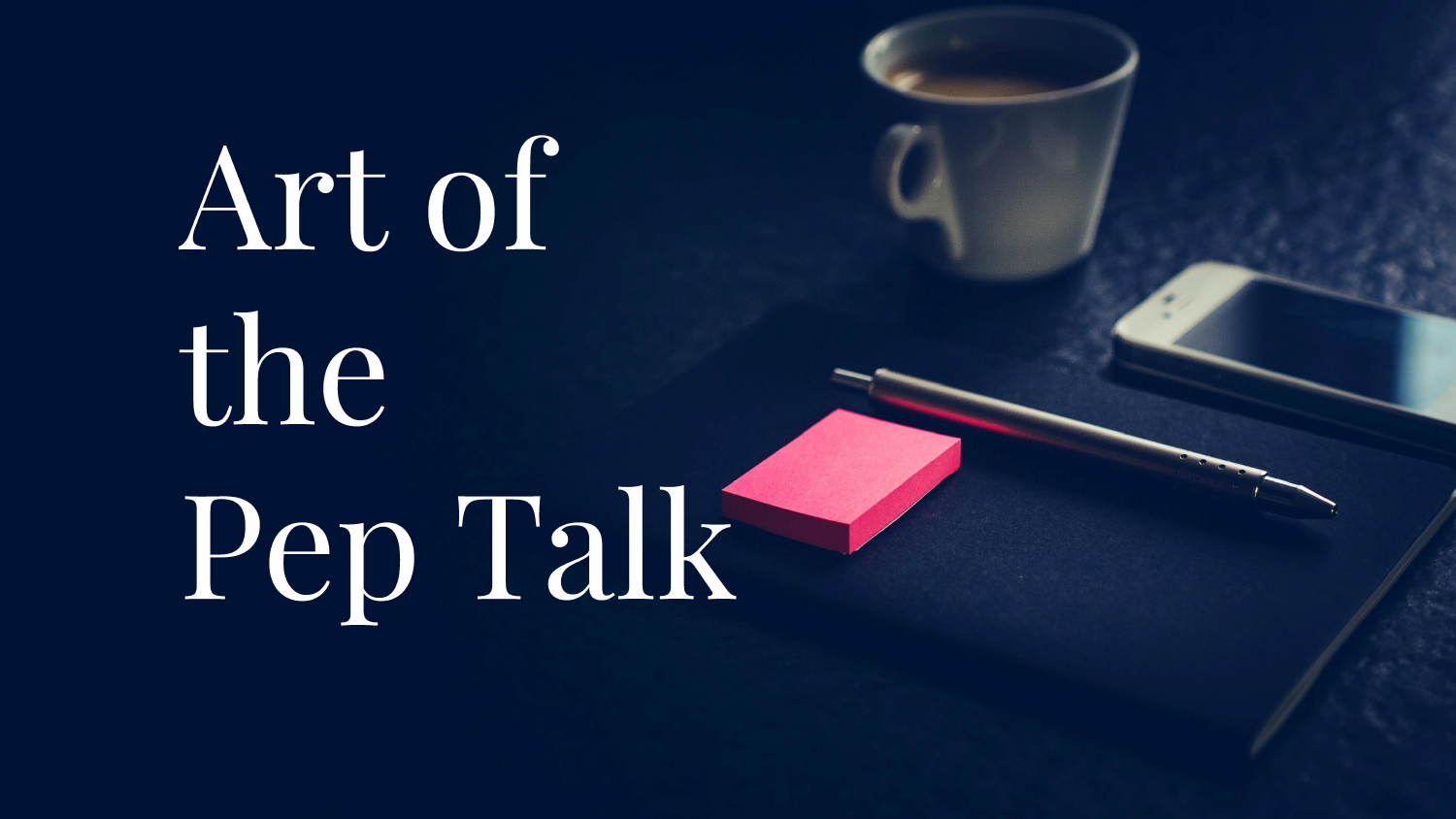

1.Pain: *I know last week was hard.*

2.Action: *Stay strong.*

3.Value: *We must be balanced.*

4.Emotion: *I feel great peace.* 5.Belief: *I know you can do this.*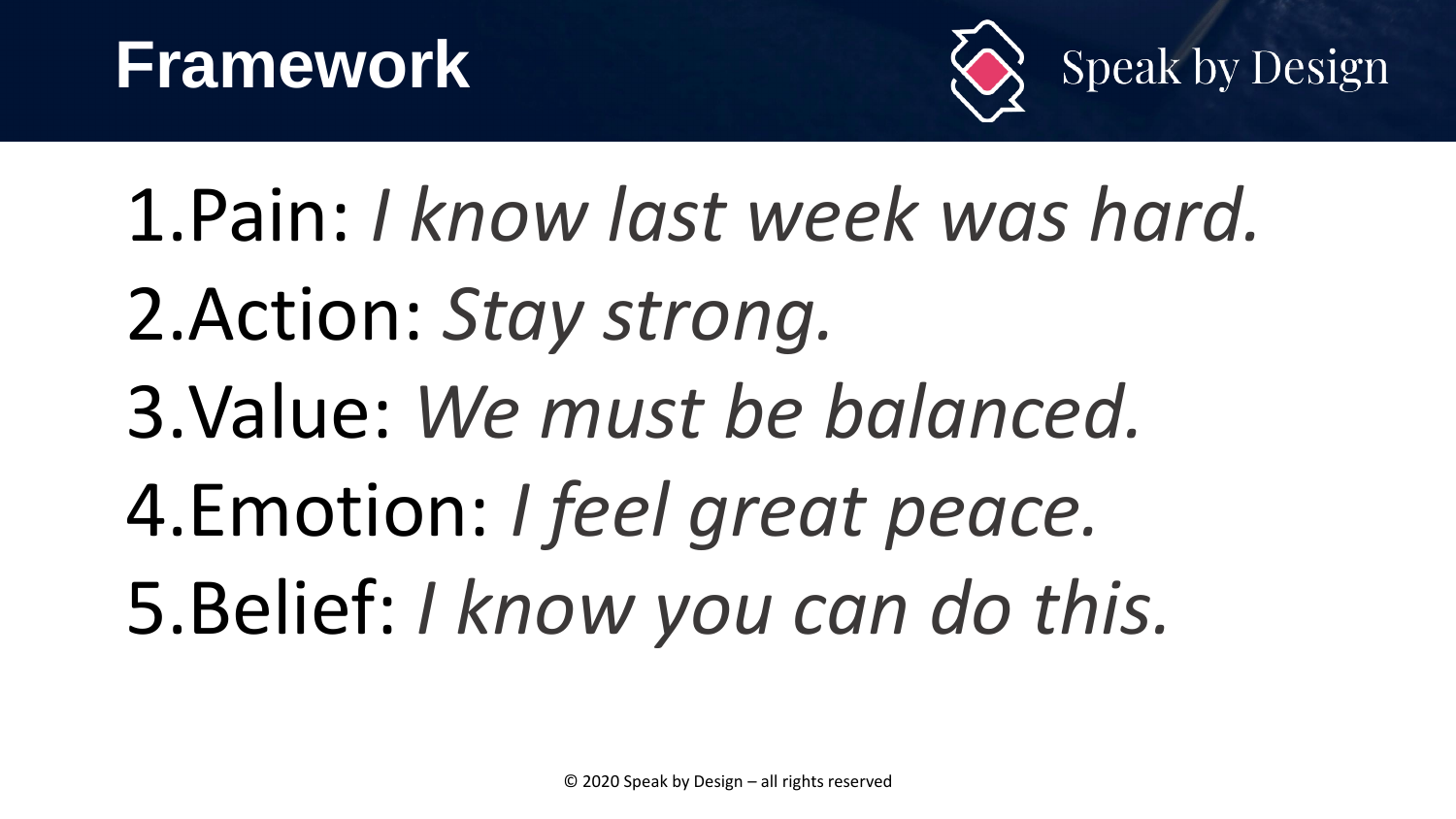## **Values and Emotions**



Authenticity Achievement Adventure Authority Autonomy Balance Beauty Boldness Compassion Challenge Citizenship **Community Competency Contribution Creativity Curiosity** Determination Fairness Faith Fame

Friendships Fun Growth **Happiness** Honesty Humor Influence Inner Harmony **Justice** Kindness Knowledge Leadership Learning Love Loyalty Meaningful Work Openness Optimism Peace Pleasure

Poise Popularity Recognition Religion Reputation Respect Responsibility **Security** Self-Respect Service **Spirituality Stability Success** Status Trustworthiness Wealth Wisdom

*From LeaderShape Institute*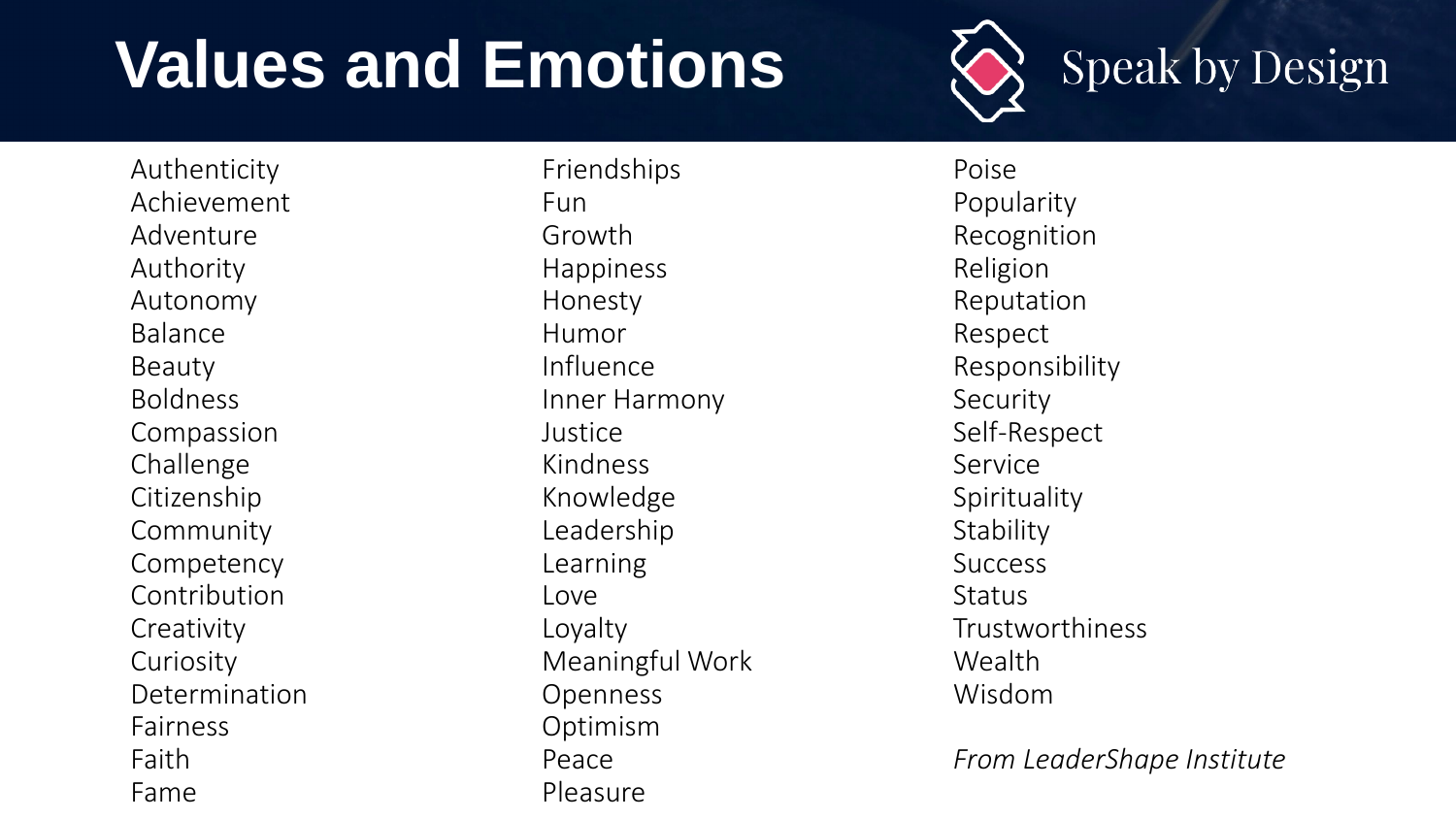#### **Team Example**



Pain: I know this plan is ambitious. It has been a rough couple of months.

Action: We have got to do the hard work.

Value: Remain disciplined. There is one trait that makes the difference between good and great. That trait is discipline. Discipline makes champions. We are not average. It is this sacrifice and push through the pain that yields the growth that will pave our future. We play to win. Our peers and competition will not be able to do it.

Emotion: The reward is going to be great and crystal clear. I am so excited for us.

Belief: I don't want to do this with any other people. No one can do this better than we can. We don't need external support. It is all within us. Our time is coming. I know we can do this.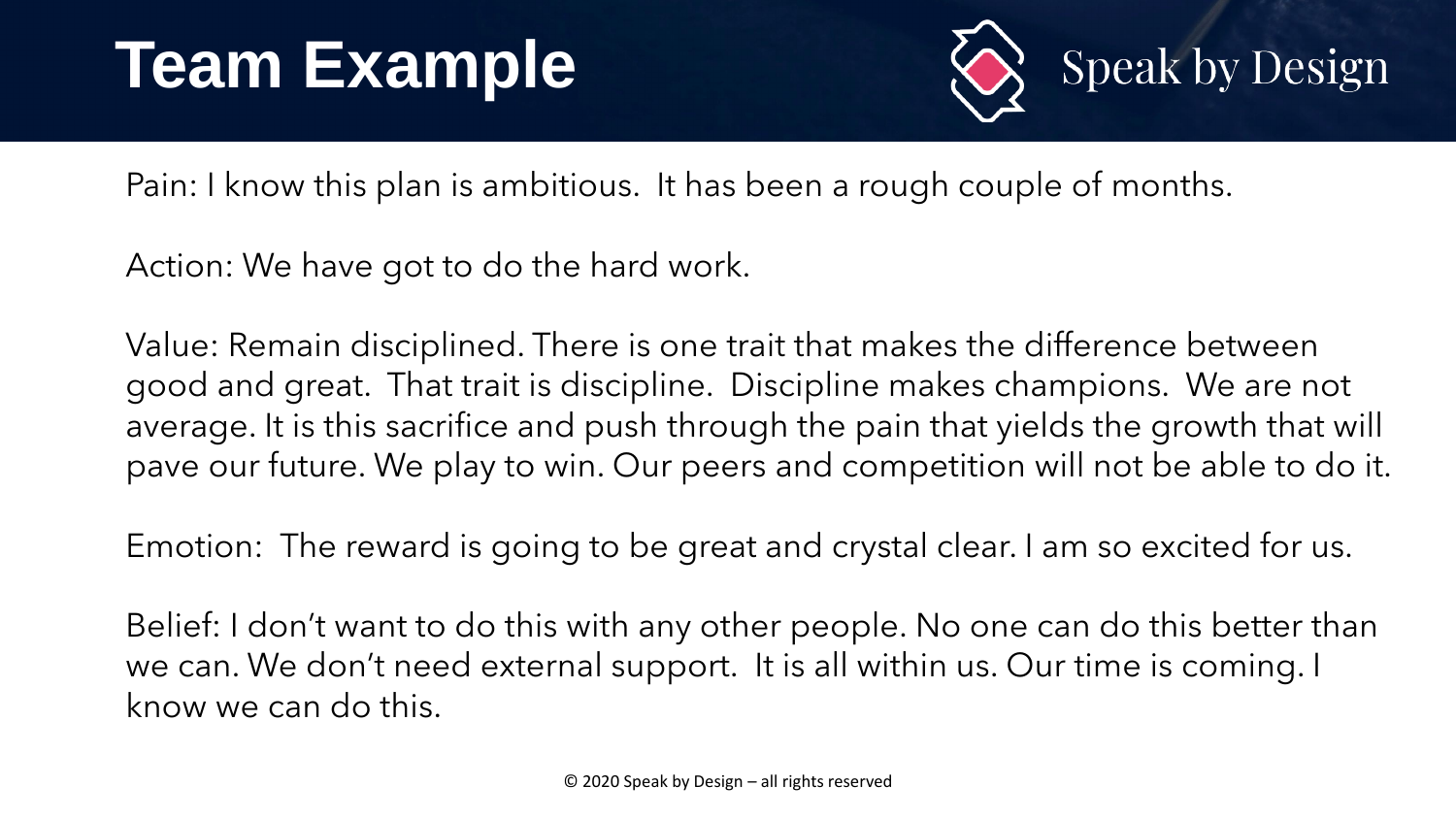#### **Leader Message**



Pain: Business is down. It feels like there is no end to Covid fear. I know we have felt stalled in many of our pursuits.

Action: We must be strong. Strong for each other. Strong for our teams.

Value: Our character is being tested, and we are always steadfast in our integrity. We do the right thing even when no one is watching - even when the media does not notice. We know who we are as leaders and as Company ABC.

Emotion: Your loyalty and compassion for our people is commendable. I am so proud of how you are leading and will lead your teams out of this shadow.

Belief: We are going to be leaders during this pandemic. We are not going to wait around for the world to tell us who we are. We are leaving a legacy around us every day with how we behave with our teams.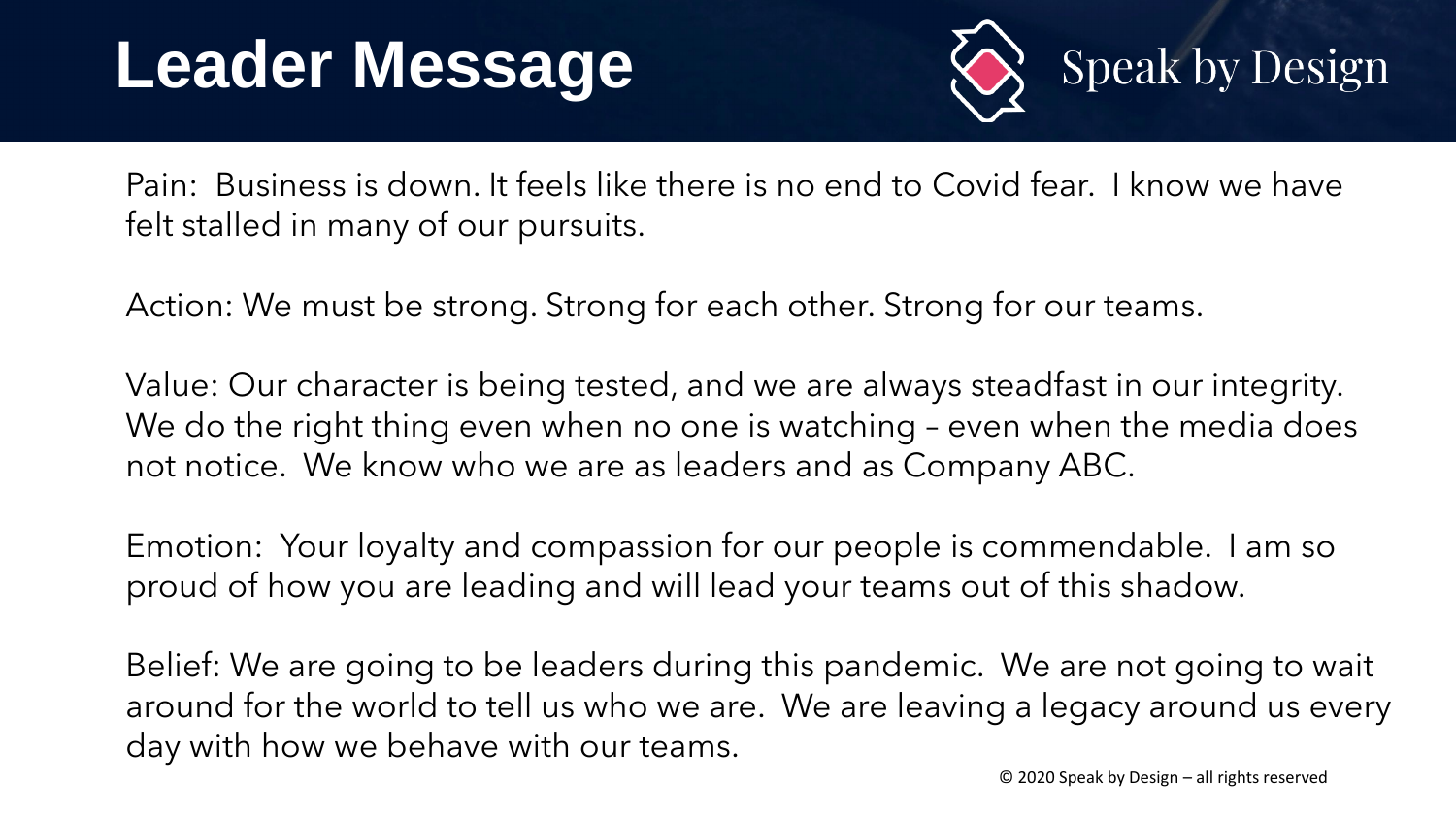### **Client Message**



Pain: I know that meeting was rough.

Action: We need to take a couple of days to research and rebuild.

Value: How we define success is the only thing that matters. Success is finding the best answer within our constraints. We must accept the possibility that there is a better answer and increase our desire to find that.

Emotion: I feel a surge in openness. We learned there are more sides to this than expected, and we need the fullness of that group to continue being as engaged and open with each other. They trust us a great deal to share their perspectives freely like that.

Belief: We are the perfect team to unify this group and empower them to lead the effort forward.